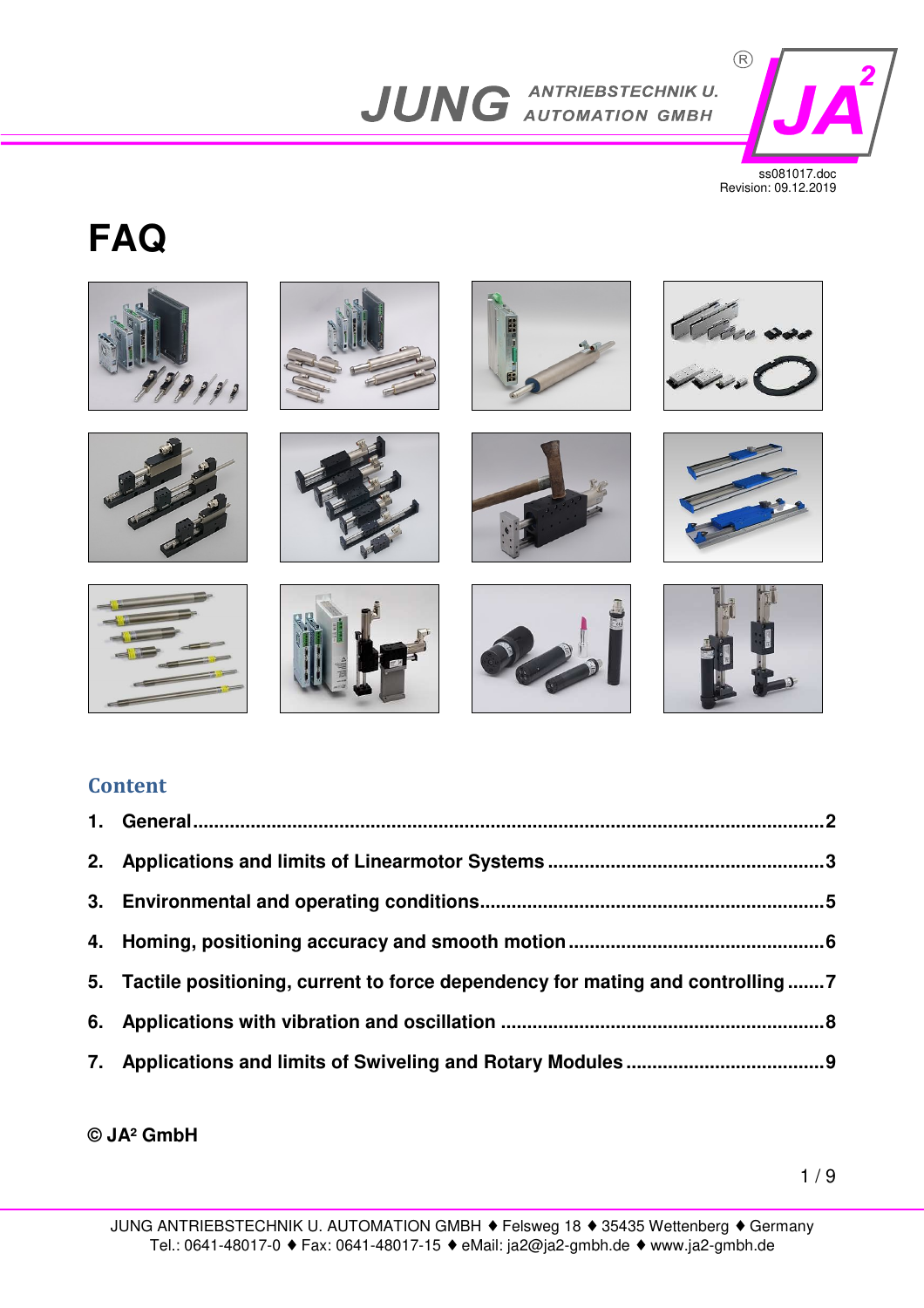

#### **1. General**

## **1.1 Why do we not provide CAD files for download?**

We have the following strategy: you describe your applications and with our experience, we will configurate the drive solution. If the application can be realized promisingly with our products, we will provide the construction data.

#### **1.2 Why do we not provide free samples?**

 We offer an extensive range of linear motor systems and suitable accessories. Despite our systemic construction kit and the high modularity of our products, the diversity of parts is fairly large, but controllable with an ERP-system. Please note that we do not keep ready-to-use linear motor modules and guides on stock. Though we are able to mount and deliver all variations promptly, thanks to our trained and skilled staff. A significant amount of effort is put into the configuration, final assembly, initial setup, quality management and documentation of each linear motor module. Please understand why we do not provide free samples.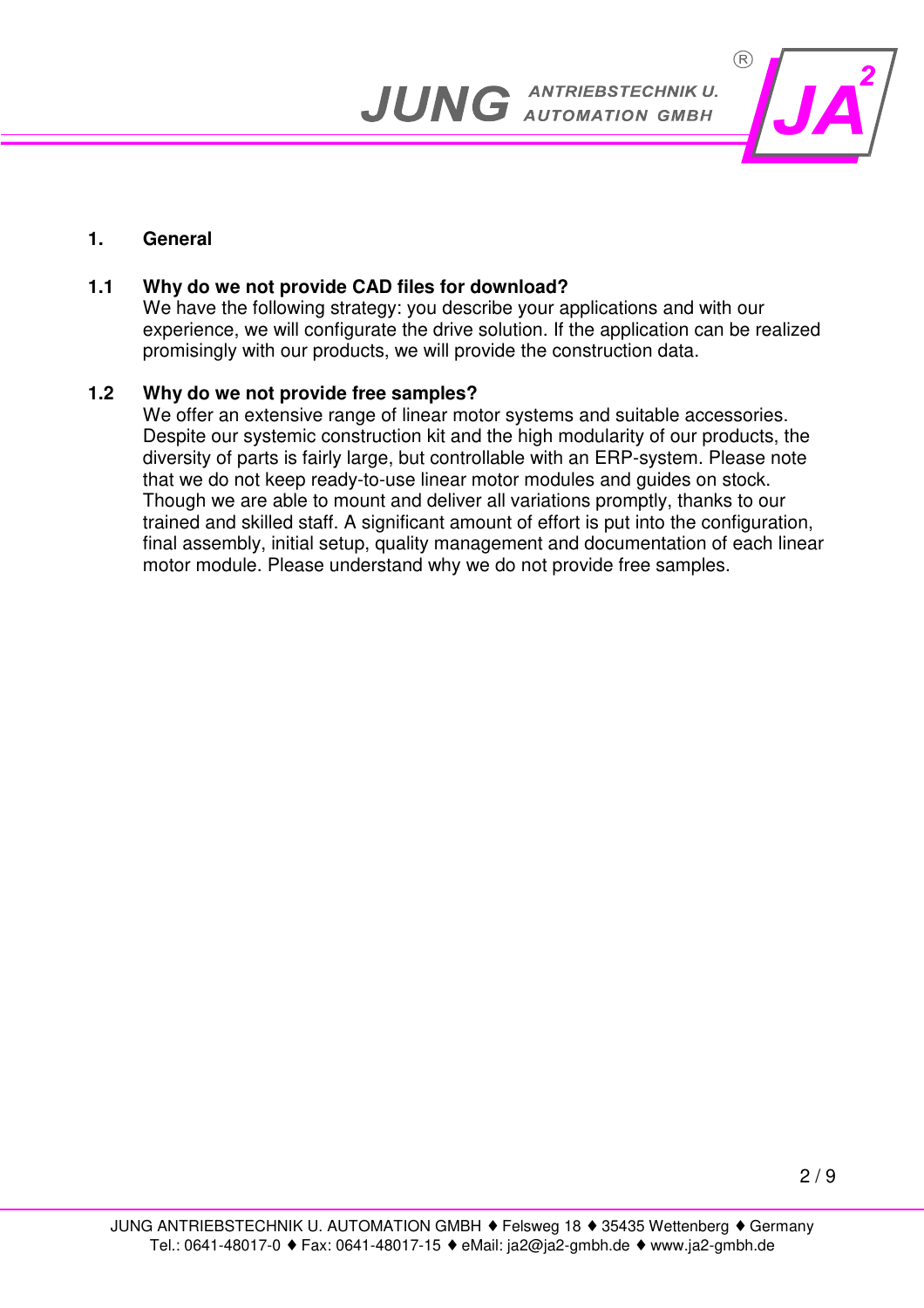

## **2. Applications and limits of Linearmotor Systems**

## **2.1 When should our products be used?**

 Our products are located in the mid-price segment and are meant for high-dynamic applications, as well as applications with low and medium strokes. Applications with accurate operating processes in precision and measurement technology are not our world.

#### **2.2 Are our products electric cylinders?**

 No, our products have nothing to do with the inexpensive, slow and high-force thread spindle drives (electric cylinders).

#### **2.3 Can our products, compared to the diameter, be exchanged with pneumatic cylinders?**

 No, a pneumatic cylinder has a much larger constant force than a linear motor with a comparable diameter.

#### **2.4 Which moving masses are possible and reasonable with our products with horizontal axes?**

Depending on the model, up to approx. 20 kg are possible and reasonable.

#### **2.5 Which moving masses are possible and reasonable with our products with vertical axes?**

 Linear motors do not have form locking between the moving and the still standing part. When the power is switched off, the moving motor part will fall to ground. However we do offer construction elements for weight force compensation. Depending on the model and the used weight force compensation, payloads up to 10 kg and a max. stroke of 350 mm is possible.

## **2.6 Which maximum stroke is available with our tubular linear motors?**

 For manufacturing reasons, the magnetic sliders are available up to a maximum length of 2.000 mm for this type of linear motor. Stringing together a sequence of magnetic sliders, similar to flat linear motors, is not possible in this case. With linear motor guides one should generally consider, that with increasing stroke, the costs increase as well, due to the needed magnetic material. However, with linear motor systems, applications can be resolved with several independent carriages on one long linear guide.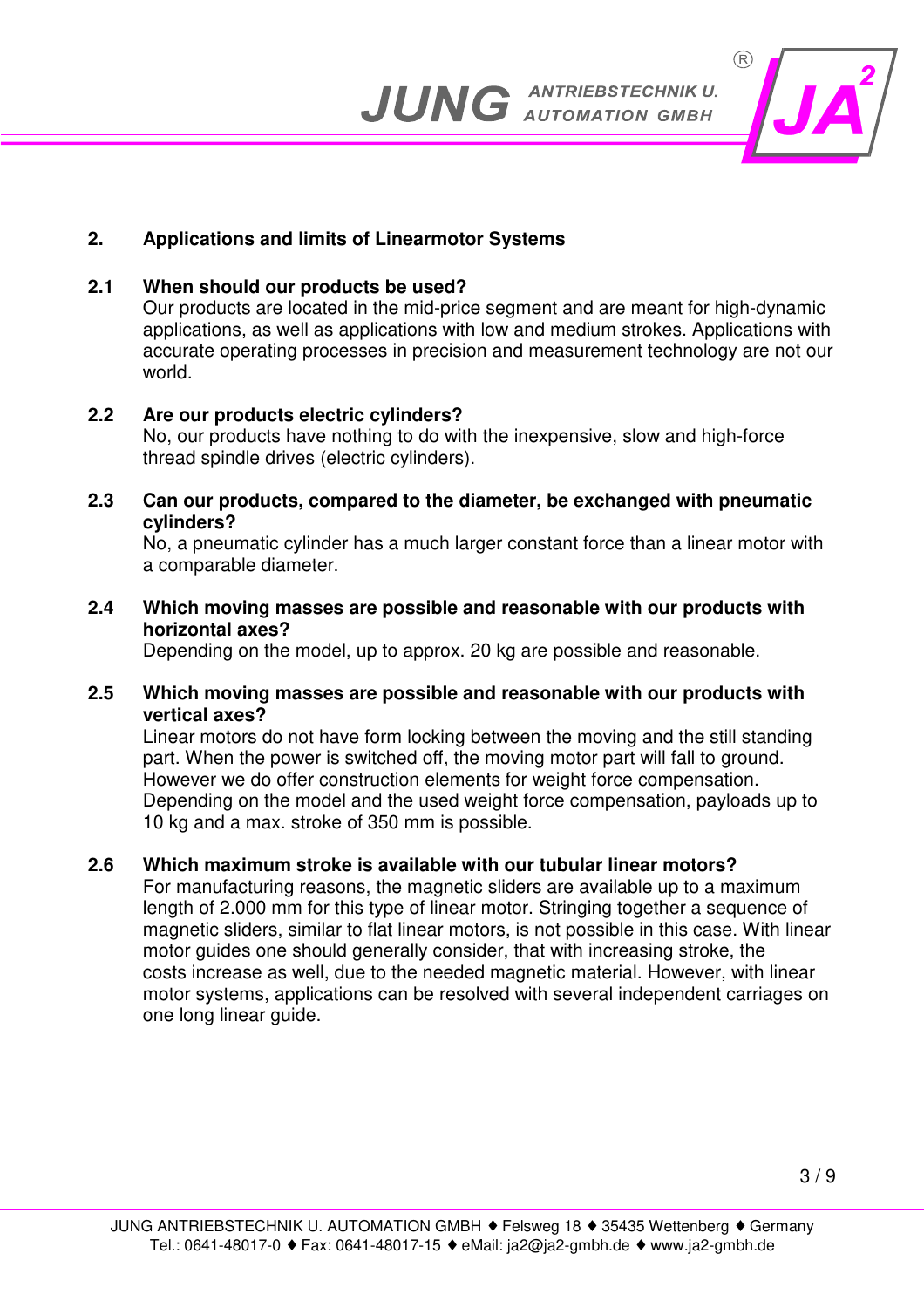

#### **2.7 Do our tubular (round) linear motors already have a guide?**

 Yes, tubular motors have an integrated plain bearing, which centers the magnetic slider in the stator. It has no anti-rotation lock and may not be used as guide for external loads. Integration of other guidance technologies, like steel ball bearings, is not possible because of the magnetic effects.

#### **2.8 How long is the operational life of the integrated plain bearing?**

 With good environmental conditions and regular maintenance, up to three billion stroke cycles (3  $*$  10<sup>9</sup>) are possible. Maintenance means, that the bearing combination, consisting of Delrin plain bushing and stainless steel slider, needs to be maintained on a regular basis, by applying a special grease.

#### **2.9 Do our products have high-quality linear ball bearings?**

 Yes, almost all of our linear motor modules and guides are equipped with special monorail caged ball guides. They can endure extreme accelerations and high speeds in continuous operation. All of our guides are delivered with an initial long-lasting lubrication and have wipers against dusty conditions.This makes our modules and guides immediately useable as plug-and-play systems for special machine builders.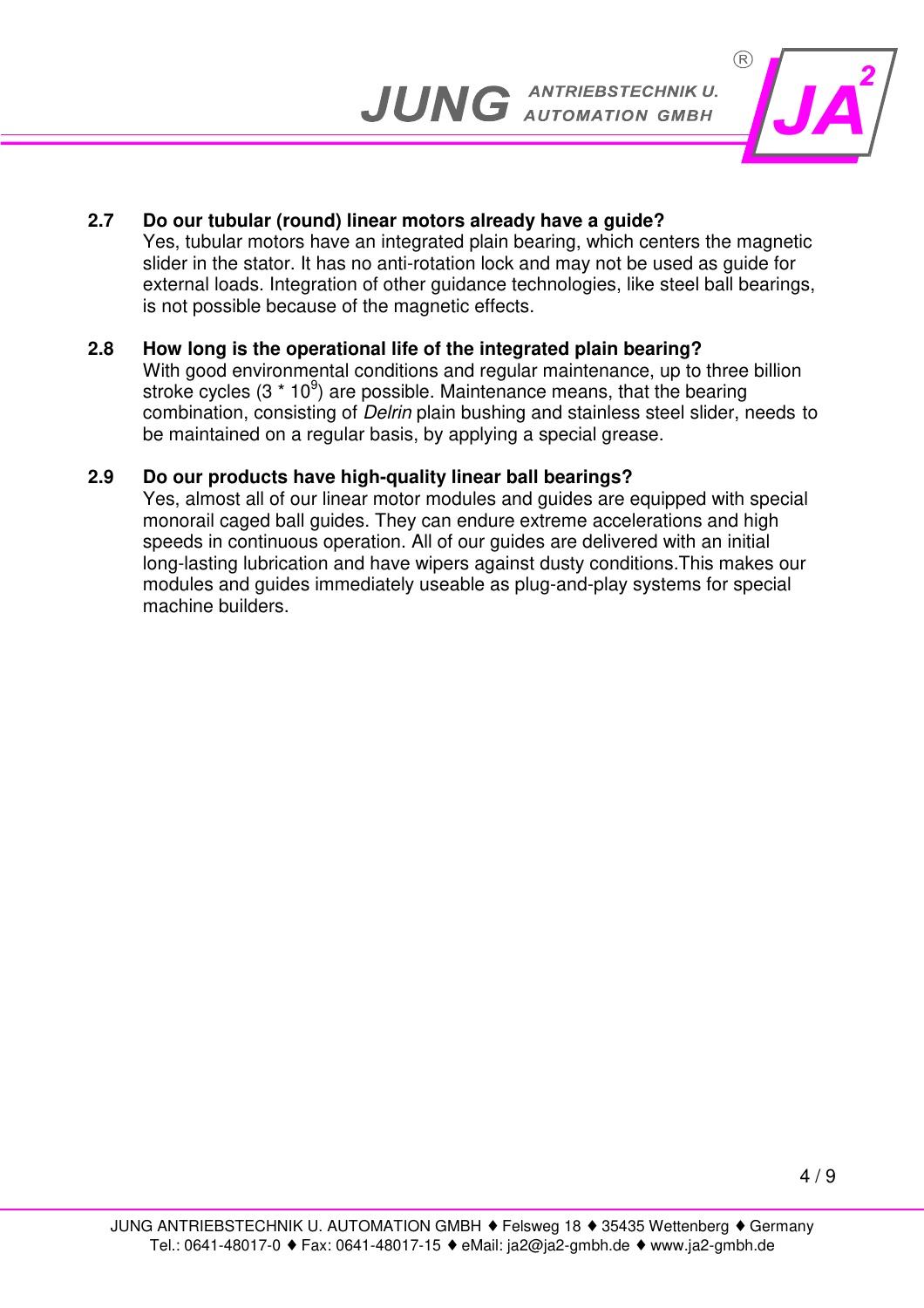

## **3. Environmental and operating conditions**

- **3.1 For which temperature range are the modules and guides suitable?**  Specified operating temperature is 0° to 40°C. Operations in higher and in sub-zero temperatures are possible. However, this is the user's responsibility and no warranty claims are given.
- **3.2 Are the systems suitable for clean room applications?**  No!

## **3.3 Are the systems suitable for moist areas?**

 Generally no, because our motors and guides are neither rust-resistant, nor corrosion-resistant. This also makes our systems unsuitable for outdoor use. The exceptions are our stainless steel systems, though they are not inexpensive and the motors are fairly large.

## **3.4 Are the systems usable in extreme dusty conditions?**

 Yes, with our optional wiper technology for linear motors, this is possible. There are restrictions however, when it comes to abrasive and ferritic dust.

## **3.5 Are the systems usable in automobiles?**

 No, our systems are not suitable for the rough conditions in and around automobiles.

## **3.6 Are our systems suitable for operating voltages of 12 VDC or 24 VDC?**

 No! While our systems need a supply voltage of 24 VDC for the controller circuit, they also need an AC mains supply for the motor power supply.

## **3.7 Are our products suitable with servo amplifiers of third parties?**

Yes and no, linear motors from our **QuickShaft<sup>®</sup> and LinMot<sup>®</sup> ranges have**  low voltage (ELV) windings. The rated max. operating voltage is 72 VDC. Operation with servo amplifiers of third parties is not possible. Motors from our **PackTube®** range are 3-phase 400 VAC types and can be driven by servo amplifiers of third parties. Compatibility should be examined first, however.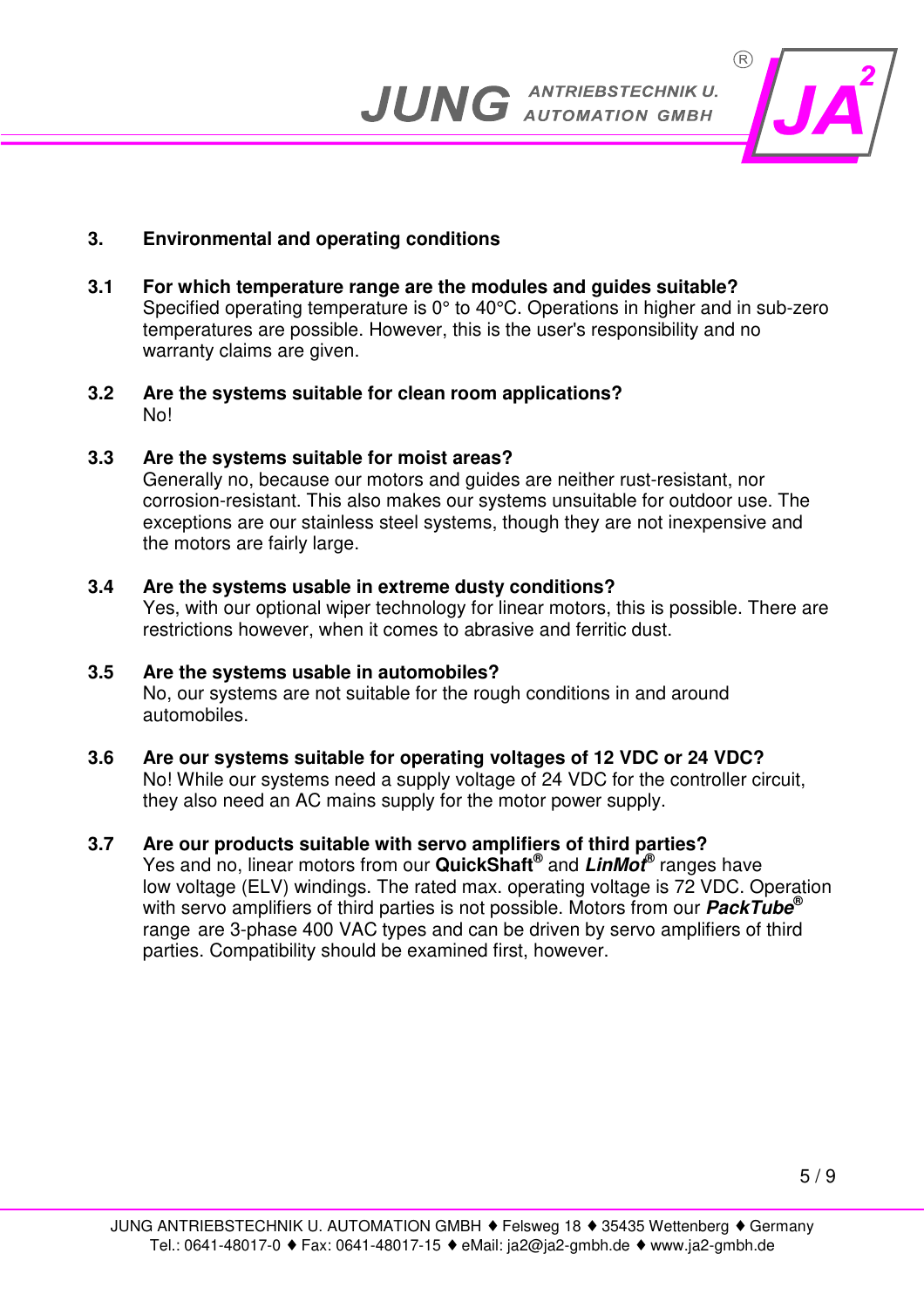

## **4. Homing, positioning accuracy and smooth motion**

#### **4.1 Is homing necessary?**

 Yes, all of our linear motors and linear motor systems are equipped with a relatively simple internal linear measuring system. The sensors of this system are integrated into the motor stator itself, sensing and measuring the magnetic fields of the drive magnets. This sensor technology is a quasi-absolute measurement, meaning that right after power on, motion can start with maximum speed and maximum force, although the drive is not homed and scale is not set to zero. Moving to a hard mechanical stop, homing can easily be done. Of course during this, the guide must be free of mechanical blockings. We also offer precisely measuring, incremental technology or absolute linear sensor technology, that need to be mounted externally, which is a cost issue.

**4.2 How accurate is positioning with the internal linear measurement system?**  The repeatability lies in the range of +/- 50 micron. The absolute accuracy and linearity of the system are in the range of  $+/-$  0.1% up to  $+/-$  0.5% of the maximum stroke of the desired motor, this means a few tenth of a millimeter. Further documentation is on our website.

#### **4.3 How accurate is positioning with an external sensor system?**

We offer external linear measuring systems with a repeatability of  $+/-1,0$  micron and an absolute accuracy and linearity of +/- 10,0 micron. However, one should note that all of our constructions are made with aluminum milled parts and have no claim on spacial accuracy.

#### **4.4 What about smooth motion?**

 Smooth motion is particularly interesting at low speeds. Smooth motion depends on the resolution of the linear measuring system. Therefore smooth motion quality, with the internal simple sensors, is quite moderate, but very acceptable with an external linear measurement system.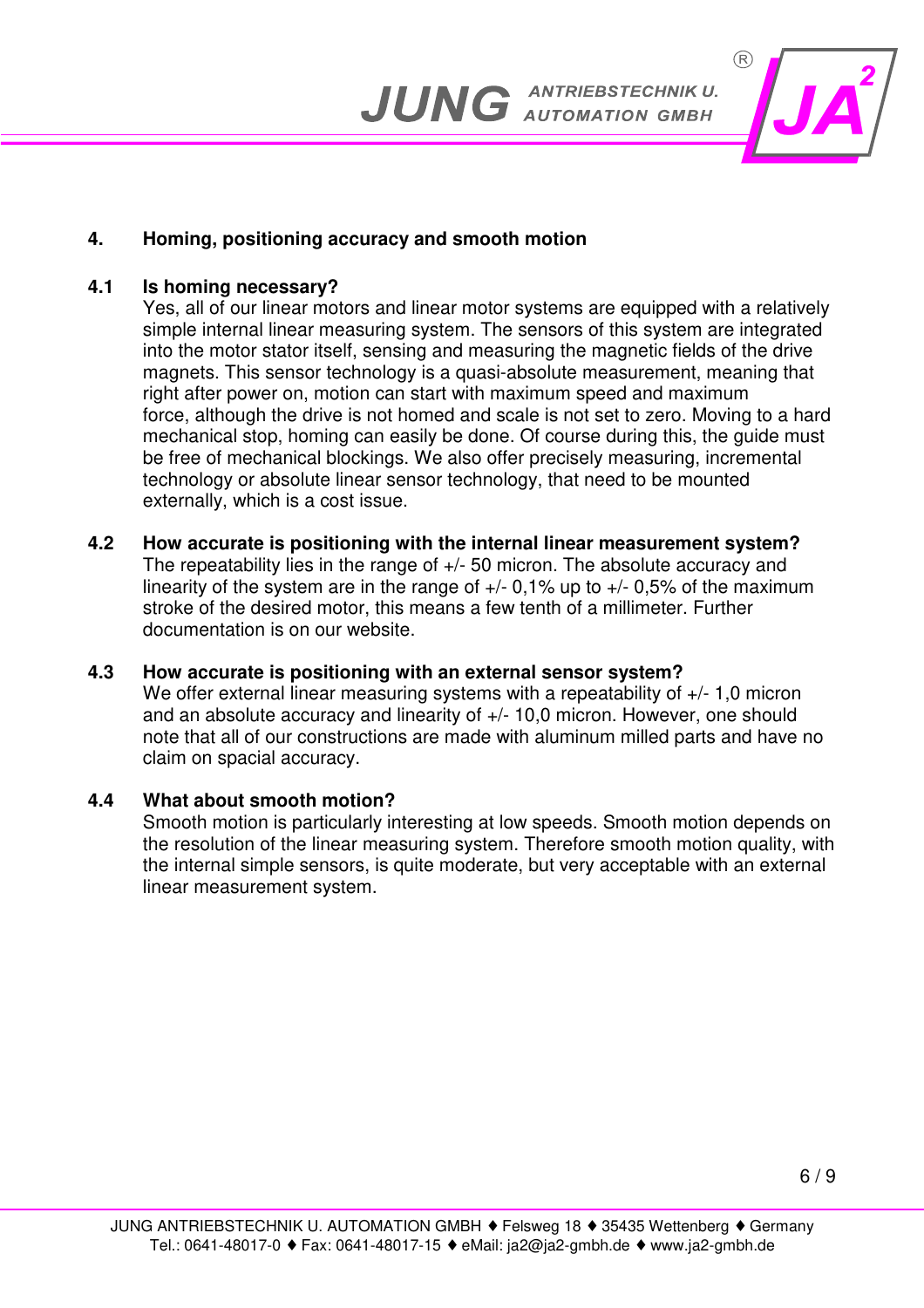

## **5. Tactile positioning, current to force dependency for mating and controlling**

**5.1 How accurate can the motor force be adjusted by controlling current?**  While in ideal linear motor systems proportionality of current-to-force is physically exactly describable, there are many considerable sources of error in practical applications. These are: mounting position, stick-slip effects, mechanical friction, cogging, dust and dirt, mechanical shrinkage, quality of the magnets, temperature, lubrication, etc. For **force controll**, current => force, the force output accuracy additionaly depends on motor technology.

 With **LinMot®** motors and our **HighDynamic®** modules or **HighDynamic®** axis the accuracy of output force ist approximately +/- 10% of the specified motor peak force. These products have a peak forces in the range of 67 N to 1.024 N. With **QuickShaft®** motors and our **QuickDynamic®** modules the accuracy of output force ist approximately  $+/-$  2% of the specified motor peak force. These products have a peak force in the range of 10 N to 28 N.

**5.2 How accurate can the motor force be regulated with an additional force transducer?** 

 A **force regulation** always needs a force transducer and a closed regulation loop. Because of the wide range of applications and wide range of requirements, we do not offer any solutions for this, nor can we make any statements on accuracy and regulation dynamics of such systems. The user must develop an appropriate solution by himself. Further documentation is on our website.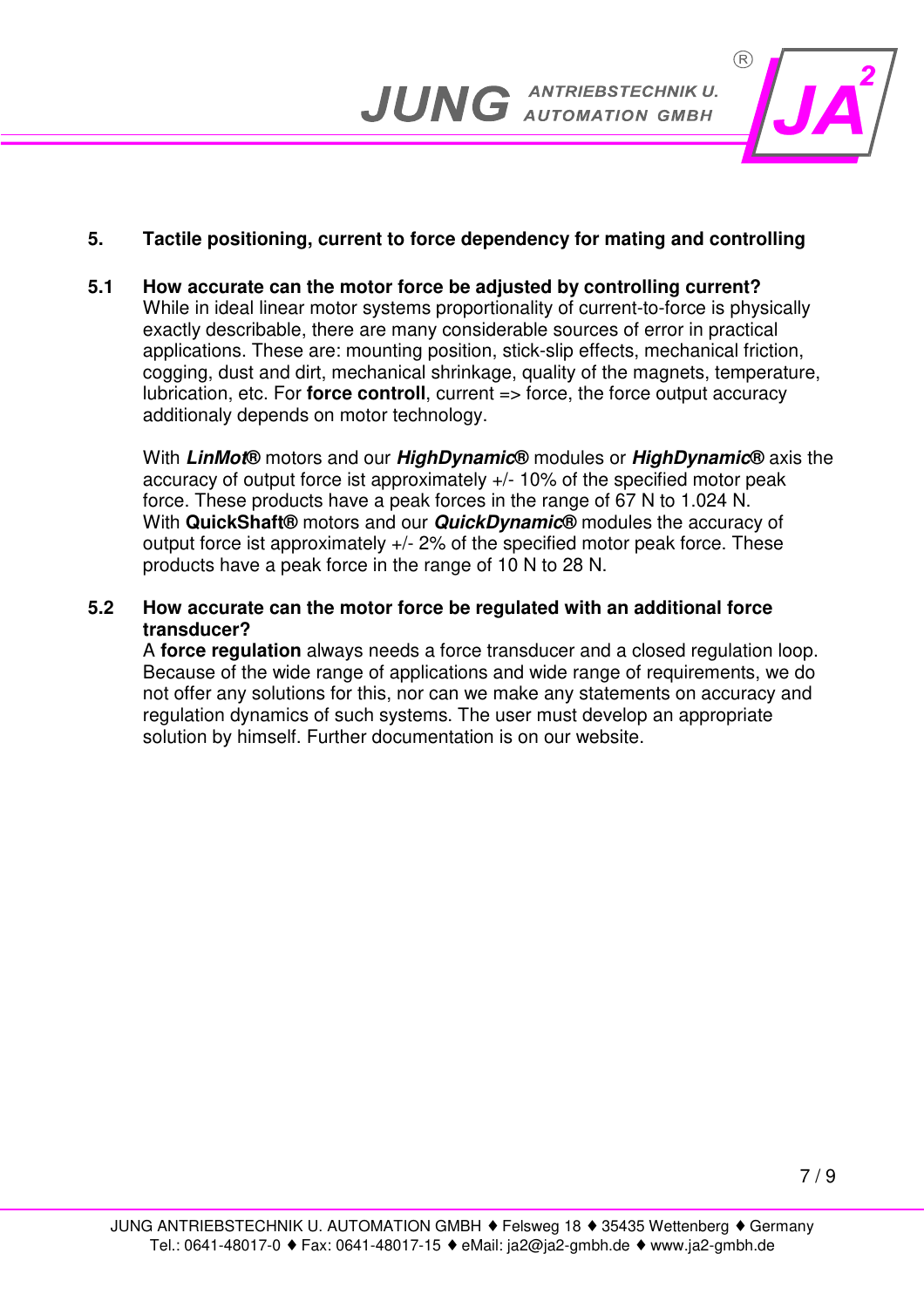

## **6. Applications with vibration and oscillation**

#### **6.1 Are shaker applications feasible with tubular linear motors?**

 Generally, yes. The following chart shows the thermal limits of the linearmotor system for a **horizontal motion and for sinusoidal continuous oscillation**. However, one should consider, that with high frequencies, the life time of the plain bearings in linear motors is quickly reached (ref. 2.8). At small amplitudes the lubrication of the ball bearings in the linear guides may be weak.